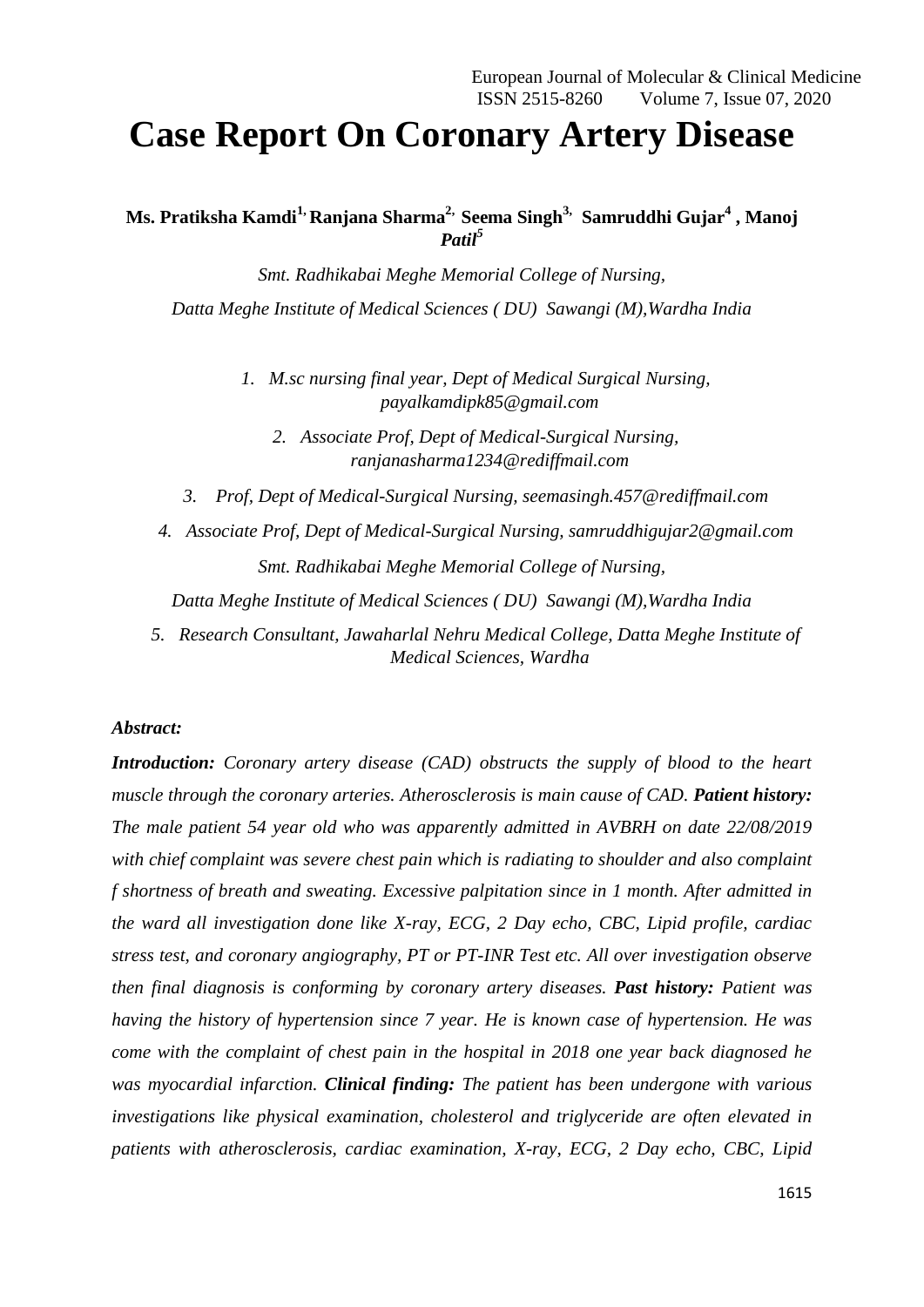*profile, cardiac stress test, and coronary angiography, PT or PT-INR Test etc. Pharmacology: Patient was treated with anti-angina agent and antihypertensive drug Medical Management: Tablet- amlo 5mg, Tablet- flavedon 35 mg, Tablet- ecosprin 150mg, Tablet- pan 40 mg, Tablet-ranolazine 500mg. Nursing management: Monitor the vital sign, Maintain O2 level and intake and output. Incision side is observed like any complication. Patient assessed for anxiety, depression and anger. Conclusion: Patient was admitted to hospital with the with chief complaint was severe chest pain, shortness of breath, excessive palpitation, sweating since in 1 months and his condition was very critical and patient was admitted in AVBR Hospital, immediate treatment was started by health team member and all possible treatment were given and now the patient condition is satisfactory.*

*Key Words: Coronary artery diseases (CAD), Pharmacology, Nursing management.*

## **Introduction:**

Coronary artery disease ( CAD) is an obstructed circulation of blood to the heart muscle through the coronary arteries. Atherosclerosis is the principal cause of CAD. The word acute coronary syndrome (ACS) is employed to cover the CAD spectrum. ACS defines the symptoms of CAD, such as dysfunctional angina, myocardial infarction with non-ST elevation and ST elevation. When there is serious and persistent blood loss resulting from CAD, a myocardial infarction (MI, hear attack) can occur which can cause permanent  $d$ amage.<sup>1</sup>

#### **Incidence:**

The most prevalent type of heart disease is coronary heart disease, killing 365,914 people in 2017. About 18.2 million adults aged 20 and older have CAD (about 6.7 percent). In people younger than 65 years of age around 2 in 10 CAD deaths occur.<sup>2</sup>

## **Objective**

- 1. To know general idea regarding disease condition.
- 2. To explore knowledge regarding pharmacology, medical and nursing management.

#### **Patient Information**

**Patient present history:** The male patient 54 year old who was apparently admitted in AVBRH on date 22/08/2019 with chief complaint was severe chest pain which is radiating to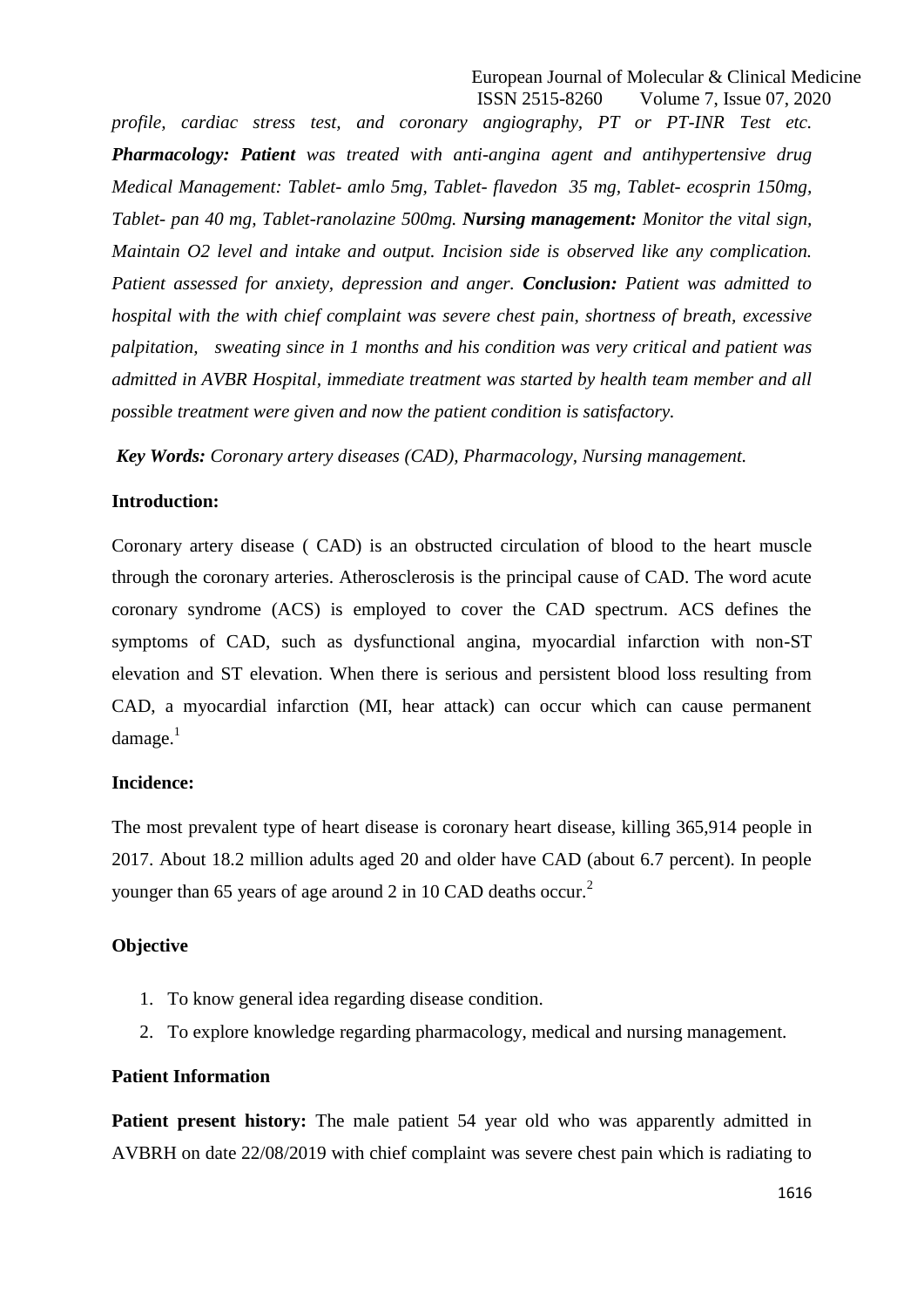shoulders, shortness of breathing, excessive palpitation, sweating since in 1 months. After admitted in the ward all investigation done like X-ray, ECG, 2 Day echo, CBC, Lipid profile, cardiac stress test, and coronary angiography, PT or PT-INR Test etc. All over investigation observe then final diagnosis is conform are coronary artery diseases.

**Past history:** Patient was having the history of hypertension since 7 year. He is known case of hypertension. He was come with the complaint of chest pain in the hospital in 2018 one year back diagnosed he was myocardial infarction.

# **Causes:**

Modifiable causes high blood cholesterol level (hyperlipidaemia), cholesterol levels above 240 mg/ dL increases the risk of developing CAD, cigarette smoking, atherosclerosis, Tobacco uses. Hypertension, diabetes mellitus, physical inactivity, obesity, stress and type A personality and elevated serum homocysteine and lack of estrogens in women. Non modifiable causes are family history, increasing age, gender, and race.<sup>3</sup>

# **Clinical Finding:**

Vascular-capillary refill greater than 3 second, dry skin , diminished peripheral pulses, loss of hair on extremities, loss of hair on extremities, thickened nails, leg cramps, pallor in nail beds. Cardiac- chest pain, dizziness, nausea, diaphoresis, tiredness, shortness of breath and arterial noise. 1

# **Diagnosis evaluation.**

- **1. History collection-** Done (history of Hypertension).
- **2. Physical examination-** Done
- **3. Ultrasound scan-** Done
- **4. Others:** X-ray, ECG, 2 Day echo, CBC, Lipid profile, cardiac stress test, coronary angiography, PT or PT-INR Test, EKG (Electrocardiogram) and Holter and Event Monitors, stress test.

| <b>Patient Value</b> | <b>Normal Value</b> | <b>Justification</b> |
|----------------------|---------------------|----------------------|
|                      |                     |                      |
|                      |                     |                      |
|                      |                     |                      |
|                      |                     |                      |
|                      |                     |                      |

# **Blood Investigation Report**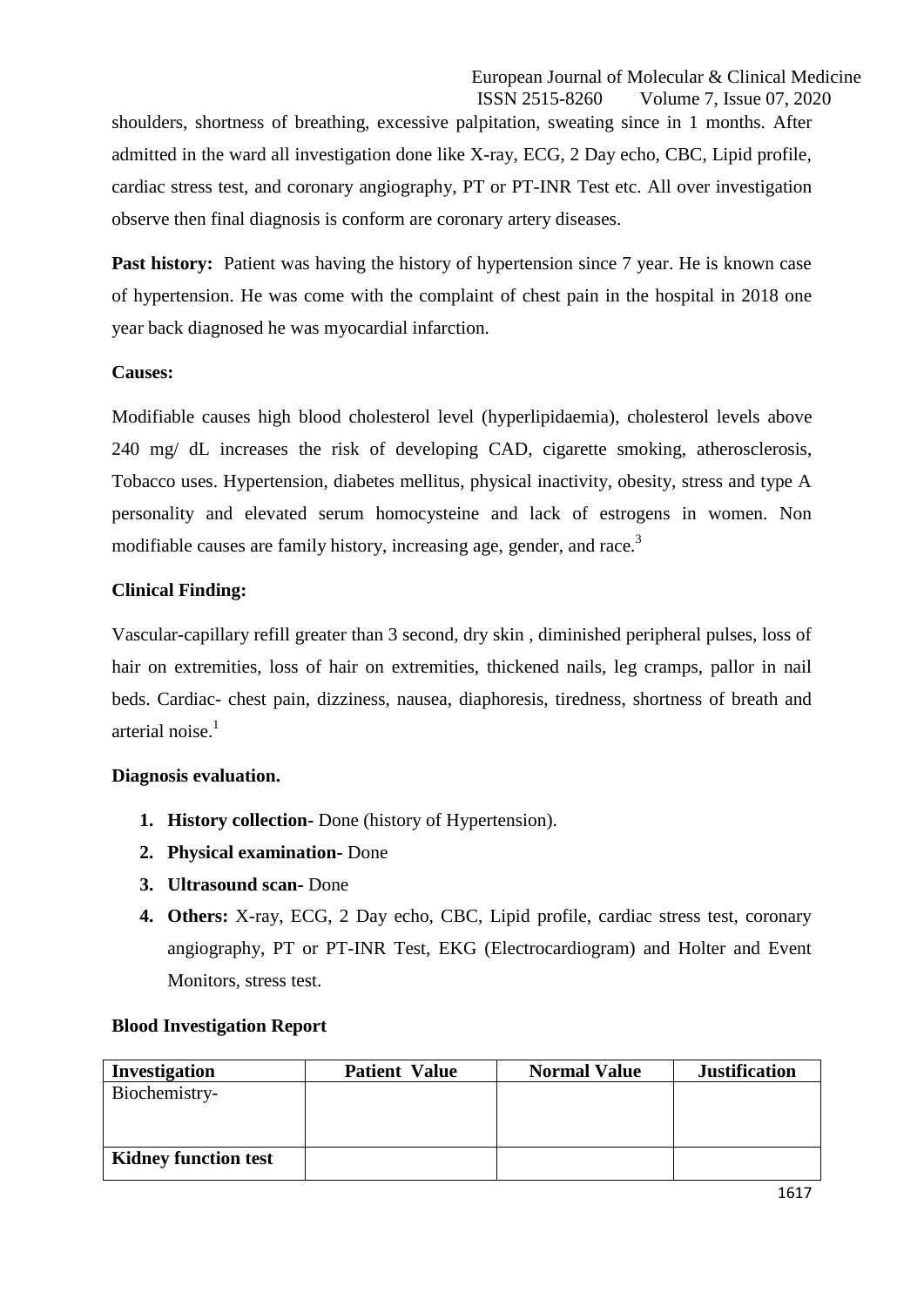European Journal of Molecular & Clinical Medicine

|                              |                 | ISSN 2515-8260     | Volume 7, Issue 07, 2020 |
|------------------------------|-----------------|--------------------|--------------------------|
| Urea serum<br>1.             | 29mg%           | 18-40mg %          | Normal                   |
| Creatine serum<br>2.         | 1.96mg%         | $0.7 - 1.5$ mg%    | Increased                |
| Sodium serum<br>3.           | $136$ meq $/1$  | 136-145meq/l       | Normal                   |
| 4. Potassium-serum           | $4.4$ meq/L     | $3-5$ meq/L        | Normal                   |
|                              |                 |                    |                          |
| <b>Pathology</b><br>complete |                 |                    |                          |
| blood count                  |                 |                    |                          |
| 1. HB%                       | 11.6 gm%        | 13-15.5gm%         | Normal                   |
| 2. MCV                       | 77cub.micro     | 80-90cub           | Decrease                 |
| <b>MCH</b><br>3.             | 30 pico.gm      | 26.5-33.5 pico gm  | Decrease                 |
| <b>MCHC</b><br>4.            | 34.6%           | 30.36.5%           | Normal                   |
| <b>Total RBS count</b><br>5. | 3.85millioncumm | 4.5-6 million cumm | Normal                   |
| <b>RDW</b><br>6.             | 12.2%           | 13-15.5%           | Normal                   |
| <b>HCT</b><br>7.             | 33.4%           | 40.50%             | Normal                   |
| 8.<br>Total<br><b>WBC</b>    | 7000            | 4000-11000cumm     | Normal                   |
| count                        |                 |                    |                          |
|                              |                 |                    |                          |
| Lipid profile                |                 |                    |                          |
|                              |                 |                    |                          |
| HDL-cholesterol<br>1.        | 76 mg%          | 35-75mg%           | Increase                 |
| Cholesterol total<br>2.      | 192 mg%         | 160-200mg%         | Normal                   |
| Triglyceride<br>3.           | 106 mg%         | 65-160mg%          | Normal                   |
| LDL-cholesterol<br>4.        | 92%             | 50-165%            | Normal                   |

**Electro cardio graphy (ECG) –** Abnormalities of heart rhythm, earlier damage to the heart attack or an enlarged heart.

**Chest X-ray**- abnormal calcification in the main blood vessels and fluid in the lungs.

**Coronary angiography**- Done (This is a type of x-ray that uses a colouring to show coronary arteries.

# **MEDICAL THERAPY**

**Pharmacologic Therapy**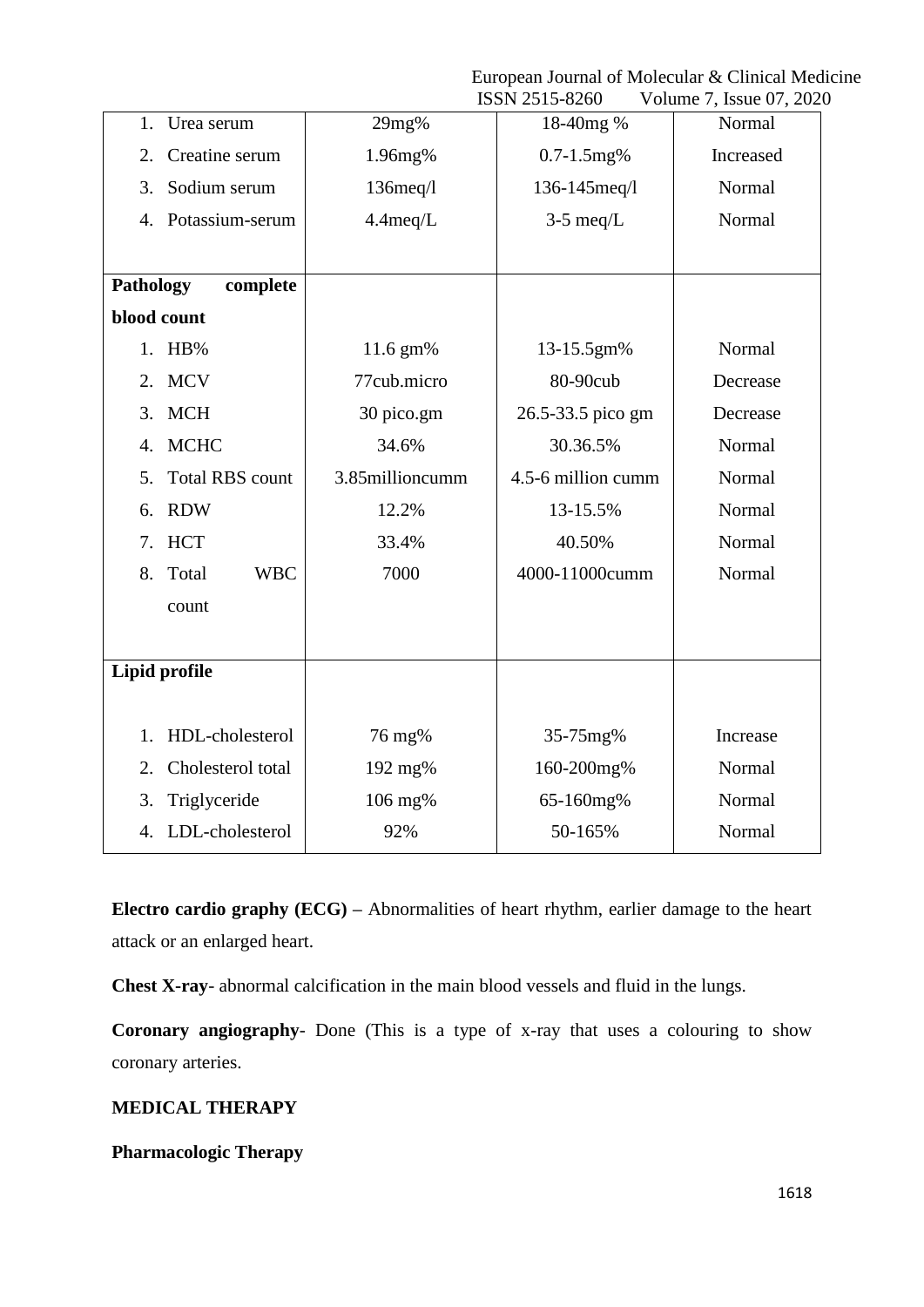- Beta-Blockers.
- Calcium Channel Blockers.
- Angiotensin-converting enzyme (ACE)
- Antiplatelet and anticoagulant agent
- Antihypertensive agent
- Nitrates-nitroglycerine<sup>3</sup>

**Medical Management:** Now patient treatment given in the ward anti-angina agent and antihypertensive drug Medical Management: Tablet- amlo 5mg, Tablet- flavedon 35 mg, Tablet- ecosprin 150mg, Tablet- pan 40 mg, Tablet-ranolazine 500mg

**Nutritional Therapy-** By reducing the LDL cholesterol, CAD reduces risk. The guidelines recommend a reduction in saturated fat and cholesterol and an increase in complex carbohydrates (e.g. whole grains, fruits, vegetables). Approximately 30 percent of calories will be fat consumption, with most coming from monosaturated fats found in nuts and oil such as olive or canola. Red meats, bacon, and whole-milk foods are essential sources of saturated fat and cholesterol, and diets should be reduced or eliminated. When the serum triglyceride level is high, it has been shown that the consumption of alcohols and simple sugars reduces or removes omega 3 fatty acids when regularly ingested.<sup>4</sup>

# **Surgical Management:-**

- Coronary angioplasty
- Coronary artery bypass grafting
- Atherectomy
- Coronary stent
- Surgical revascularisation of the artery affected
- 1. Embolectomy-Blood clot removal from the artery
- 2. Thrombectomy-Artery thrombus removal
- 3. Endarterectomy-Atherosclerotic plaque removed from the artery  $3$

# **Nursing Management**:

The nurse is in charge of prescribing the medications and assessing their positive and detrimental effects on the patient. The pharmacologic therapy type and dosage is determined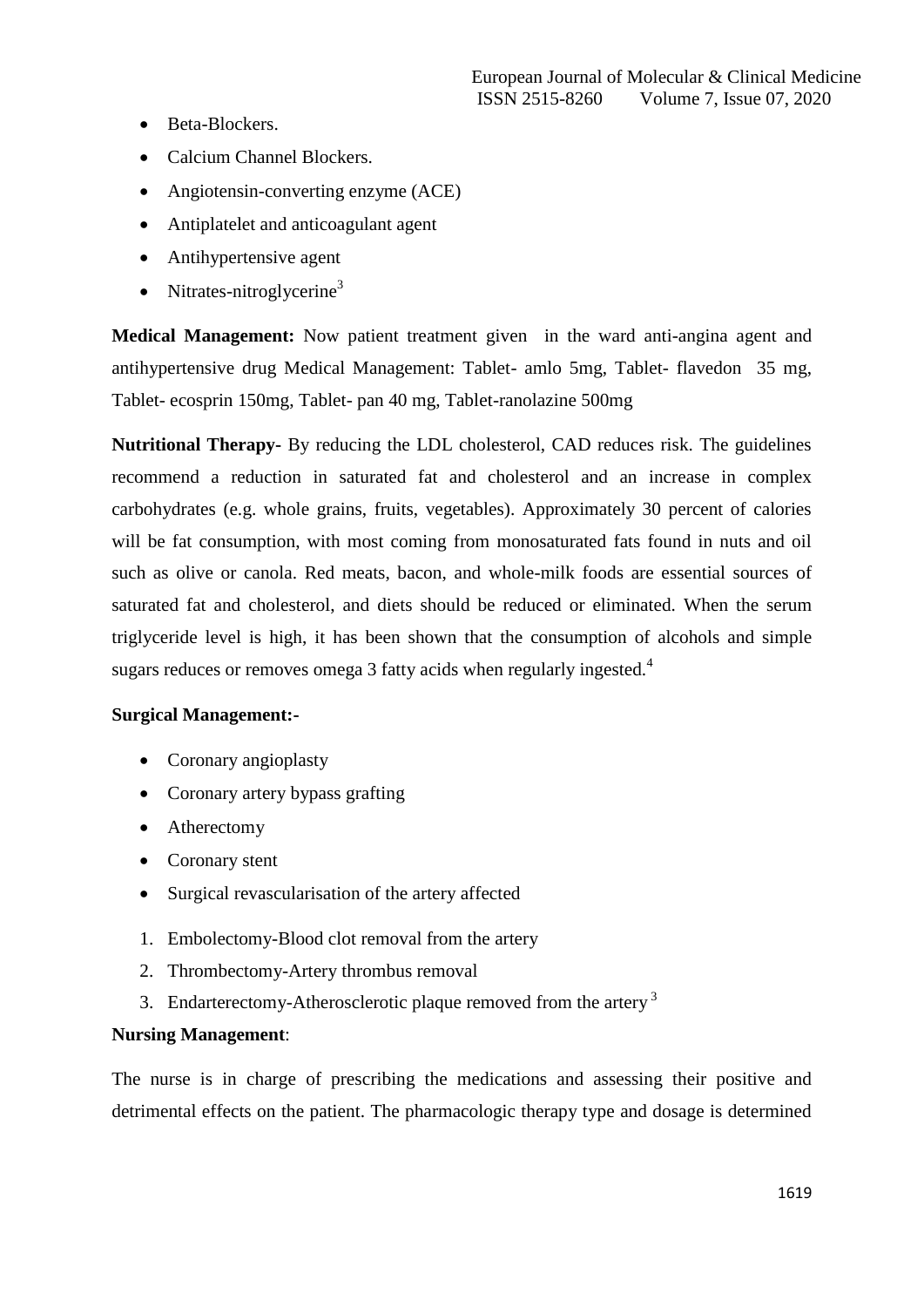by the combination of these effects. Actions to assess clinical effectiveness in nursing include:

• Keep intake and output records to determine negative equilibrium (more output than input).

• Weighing the patient daily on the same scale , usually in the morning after urination; checking for average benefit of 2 to 3 lb or 5 lb per week

- Lung exultation sounds at least regularly to detect an rise or decrease in lung crackles
- To assess JVD degree
- Identify and assess dependent edema severity.

• Monitoring of pulse and blood pressure, and monitoring postural hypotension and ensuring that dehydration does not cause the patient to become hypotensive.

• Assessing fluid overload symptoms ( e.g., orthopnea, nocturnal paroxysmal dyspnea, and exertional dyspnea) and assessing changes.

- Monitor laboratory tests as indicated.
- Auscultation lung field for crackles.<sup>1</sup>

# **Nursing Diagnoses:**

- Activity intolerance (or risk of activity intolerance) associated with an imbalance between supply and demand for oxygen due to decreased cardiac output
- Acute chest pain related to coronary artery blockage
- Breathlessness-related anxiety and restlessness from insufficient oxygenation
- Powerlessness related to incapacity to fulfill roles due to chronic illness and hospitalizations
- Noncompliance due to lack of knowledge.

# **COLLABORATIVE PROBLEMS/ POTENTIAL COMPLICATIONS**::

- Abnormal heart rate
- Heart failure
- Chest pain
- Heart attack
- Sudden death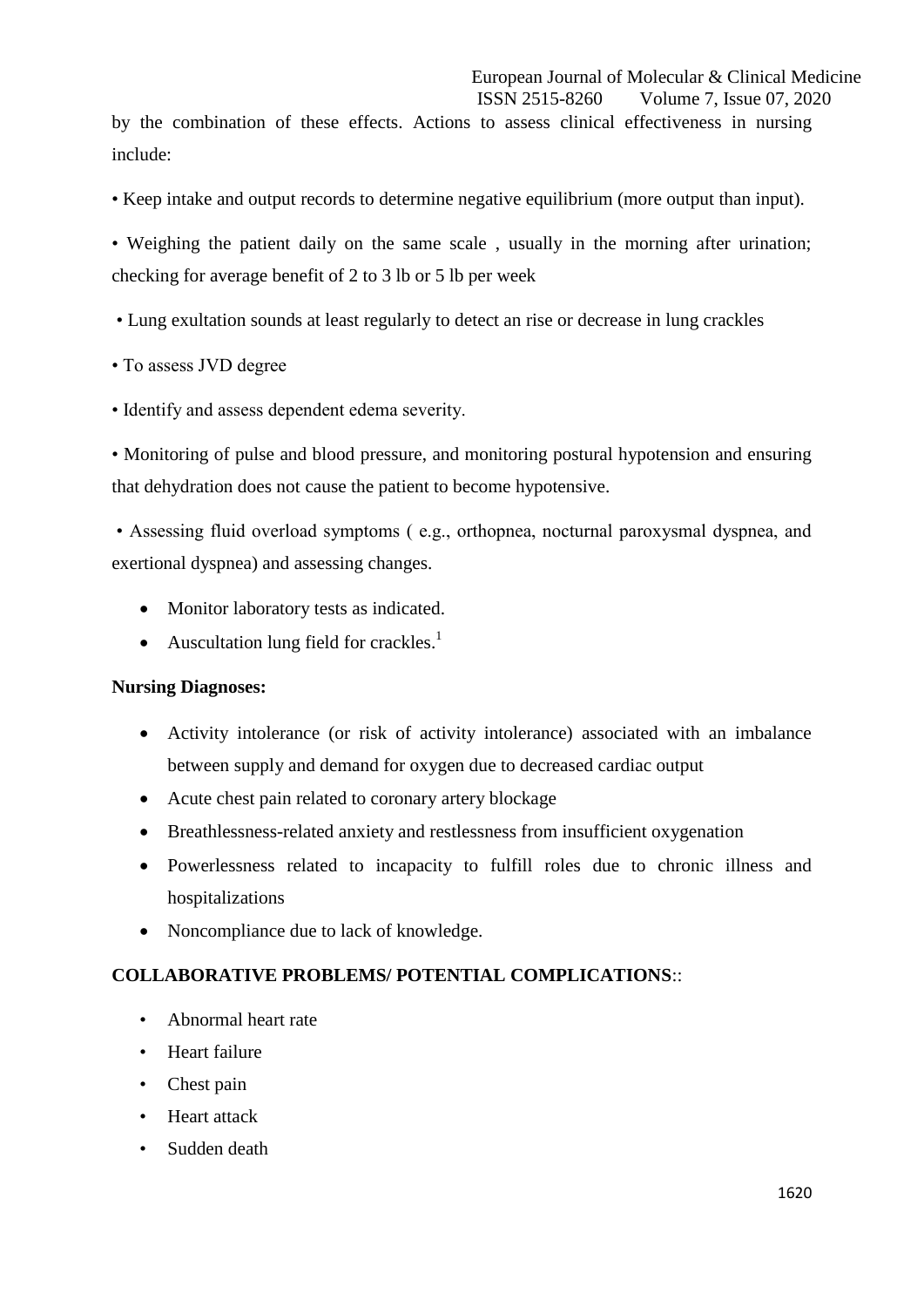**Continuing Care**: A referral to the home care may be suggested for a hospitalized patient, depending on the physical condition of the patient and the availability of family assistance. Elderly patients and those with long-standing cardiovascular disease with impaired physical stamina often need home transfer assistance after CAD hospitalisation. The home care nurse's assessment of the home 's physical environment is important. Suggestions to adapt the home environment to meet the limitations of the patient's activity are significant. If stairs are the concern, the patient can plan the day's activities to minimize stair climbing; for some patients, a temporary bedroom may be installed on the home's main level.<sup>5</sup>

## **ANALYSIS:**

## **1 Demonstrates tolerance for increased activity**

- 1. Proves tolerance for increased exercise
- a. Describes adaptive approaches to normal activities
- b. Stops any operation that causes intolerant symptoms

c. Maintains vital signs within the target range (pulse, blood pressure, respiratory rate, and pulse oximetry).

- d. Identifies factors which contribute to intolerance of activity and takes action to prevent it
- e. Set activities goals
- f. Schedules energy saving practices and reducing fatigue and dyspnea

#### **2. Holds fluid equilibrium**

- a. The peripheral and sacral edema decreased
- b. Proves methods to prevent oedema

#### **3. Are less stressed**

- a. Avoids stressful situations
- b. Sleeps cozily at night
- c. Studies have lessened depression and anxiety

# **4. Requires conclusions about care and treatment**

- a. Capacity of States to influence results
- **5. Adheres to the regime of self-care**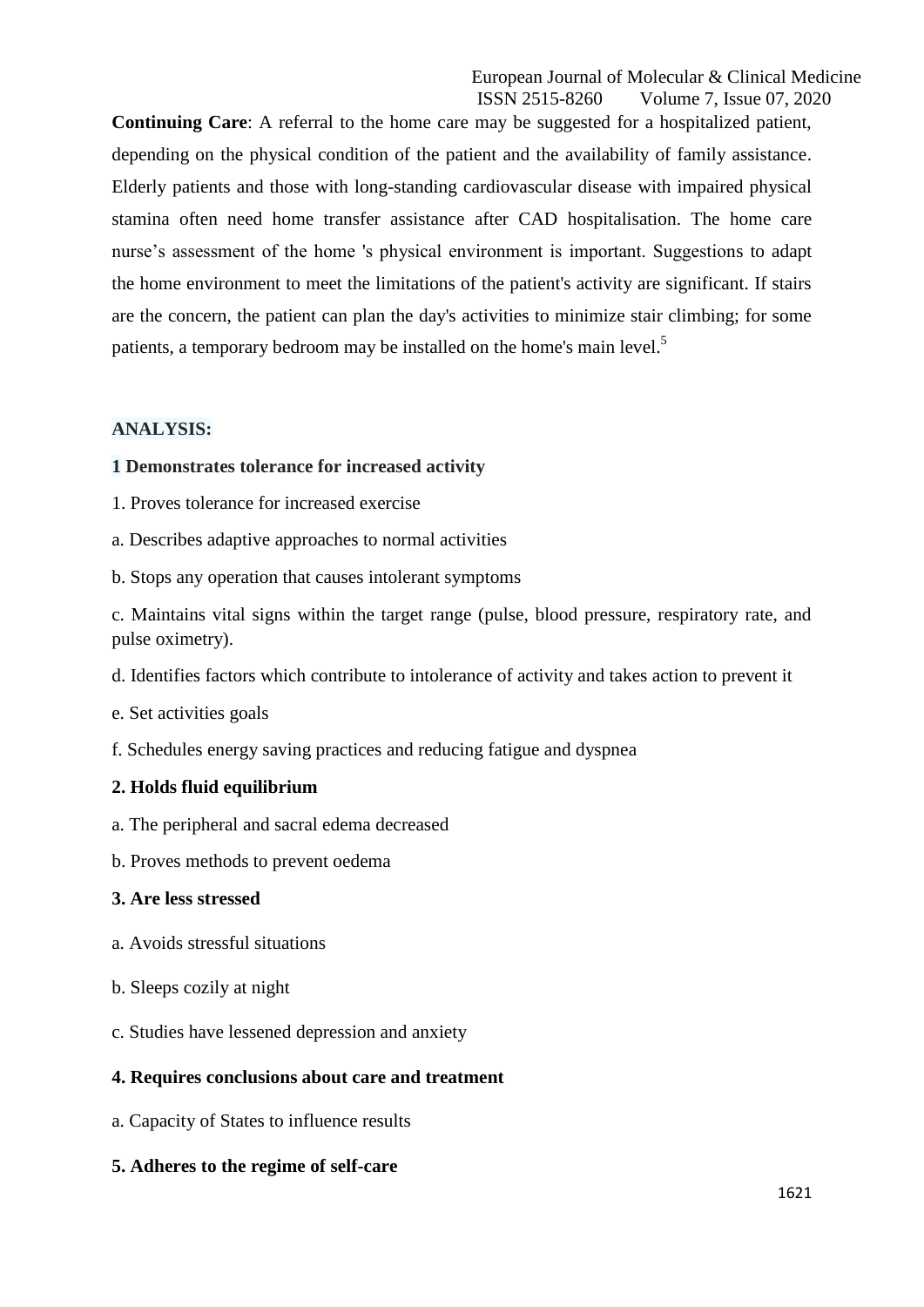#### a. Takes daily weights and records them

b. Ensures dietary intake not exceeding 2 to 3 g of sodium per day.

#### **Discussion**

A cardiovascular disease is the most serious cause of death in the world. The most common form of cardiovascular disses is, and accounts for, coronary artery disease ( CAD). Asymptomatic angina, or chronic stable angina, can develop in CAD patients. Dysfunctional angina (UA) and myocardial infarction (MI) or acute coronary syndrome (ACS) are the severest manifestations of CAD. Effect of Alirocumab was studied and reviewed by Bittner et al  $6$  on lipoprotein(a) and cardiovascular risk after acute coronary syndrome; by Goodman et  $al^7$  on cardiovascular events after coronary bypass surgery and by Jukema et  $al^8$  on recent acute coronary syndrome. Ray et al studied the effects of alirocumab on cardiovascular and metabolic outcomes after acute coronary syndrome in patients with or without diabetes<sup>9</sup>. Similar studies were reported by Steg et  $al^{10}$  and White et  $al^{11}$ . Articles related to cardiovascular health and risk factors from this region are available  $12,13,14$ .

**Strength:** Patient was 54 year male patient tolerate all the medication and well response within seven days to the therapeutic treatment of the hospital which was given as a treatment.

#### **Informed Consent:**

Before taking this case, information was given to the patients and their relatives and Informed consent was obtained from patient as well as relatives.

#### **Conclusion:**

The result of coronary artery disease is once coronary arteries, the main veins that provide blood to your heart, and nutrients become ruined. Dietary fat which includes dregs (plaque) in your veins and irritation is typically causing coronary artery disease. When dregs spread, coronary arteries become more taper, diminishing blood stream to nucleus.

#### **References:**

[1] P Hariprasatha, 2016. Textbook of cardiovascular and thoracic nursing. First edition-1<sup>st</sup> 2016. Jaypee brothers medical publishers (p) Ltd. 161-167 p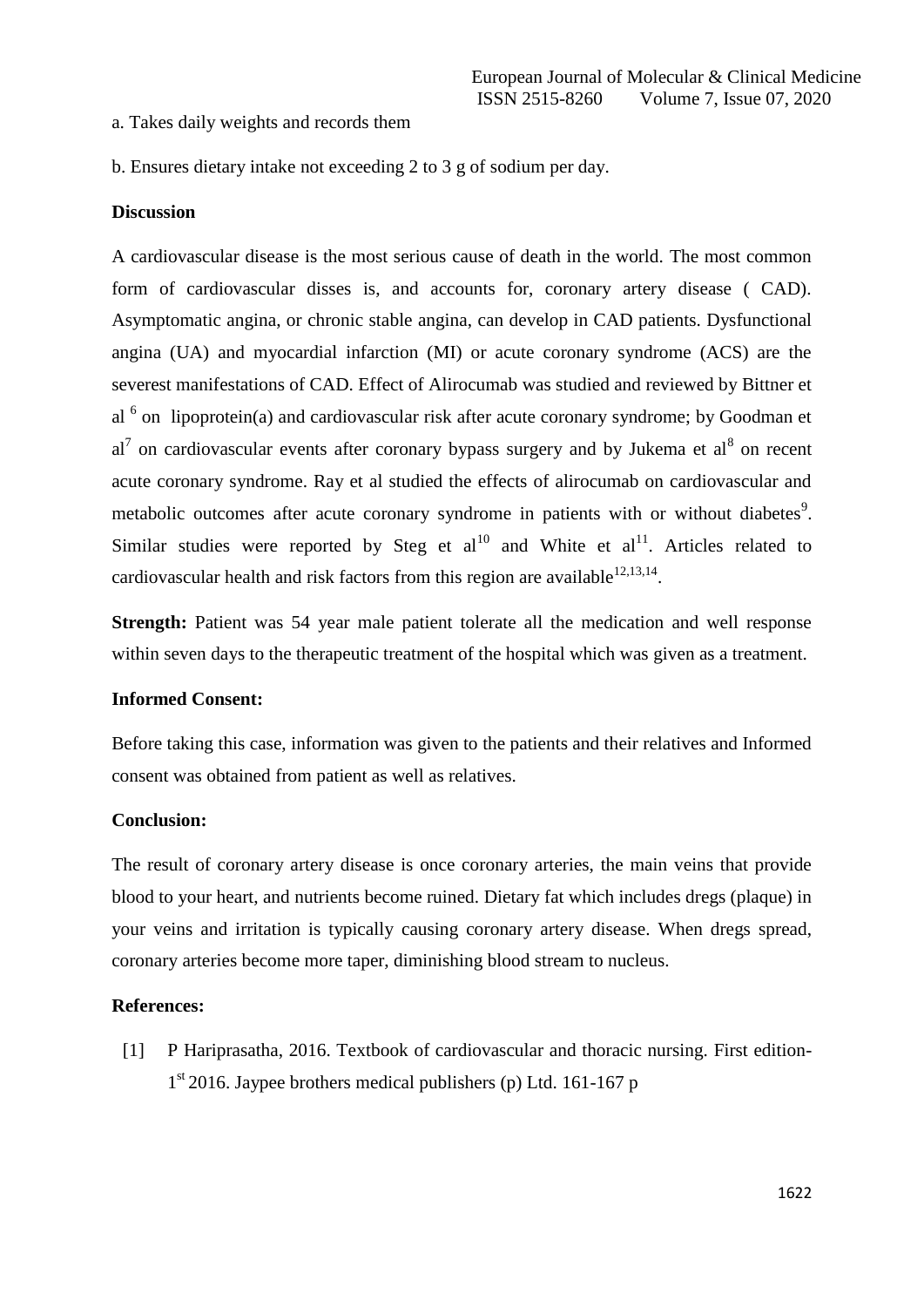- [2] Benjamin EJ, Muntner P, Alonso A, Bittencourt MS, Callaway CW, Carson AP, et al. Heart disease and stroke statistics—2019 update: a report from the American Heart Association. Circulation. 2019; 139(10):e56–528.
- [3] Javed Ansari. Multi color update edition 2016 .Medical surgical nursing.427-428 p.
- [4] Lewis's. 2011 Elsevier. Medical surgical nursing, assessment and management of clinical problem.786-795 p.
- [5] Brunner and Suddarth's, 2001. textbook of medical surgical nursing. Vol 1 & Vol 2" 13th Edition. [https://www.amazon.com/Brunner-Suddarths-Textbook-Medical-](https://www.amazon.com/Brunner-Suddarths-Textbook-Medical-Surgical-Sudarths/dp/1451146663)[Surgical-Sudarths/dp/1451146663](https://www.amazon.com/Brunner-Suddarths-Textbook-Medical-Surgical-Sudarths/dp/1451146663)
- [6] Bittner, Vera A., Michael Szarek, Philip E. Aylward, Deepak L. Bhatt, Rafael Diaz, Jay M. Edelberg, Zlatko Fras, et al. "Effect of Alirocumab on Lipoprotein(a) and Cardiovascular Risk After Acute Coronary Syndrome." JOURNAL OF THE *AMERICAN COLLEGE OF CARDIOLOGY* 75, no. 2 (January 21, 2020): 133–44. [https://doi.org/10.1016/j.jacc.2019.10.057.](https://doi.org/10.1016/j.jacc.2019.10.057)
- [7] Goodman, Shaun G., Philip E. Aylward, Michael Szarek, Vakhtang Chumburidze, Deepak L. Bhatt, Vera A. Bittner, Rafael Diaz, et al. "Effects of Alirocumab on Cardiovascular Events After Coronary Bypass Surgery.‖ *JOURNAL OF THE AMERICAN COLLEGE OF CARDIOLOGY* 74, no. 9 (September 3, 2019): 1177–86. [https://doi.org/10.1016/j.jacc.2019.07.015.](https://doi.org/10.1016/j.jacc.2019.07.015)
- [8] Jukema, J. Wouter, Michael Szarek, Laurien E. Zijlstra, H. Asita de Silva, Deepak L. Bhatt, Vera A. Bittner, Rafael Diaz, et al. "Alirocumab in Patients With Polyvascular Disease and Recent Acute Coronary Syndrome ODYSSEY OUTCOMES Trial." *JOURNAL OF THE AMERICAN COLLEGE OF CARDIOLOGY* 74, no. 9 (September 3, 2019): 1167–76. [https://doi.org/10.1016/j.jacc.2019.03.013.](https://doi.org/10.1016/j.jacc.2019.03.013)
- [9] Ray, Kausik K., Helen M. Colhoun, Michael Szarek, Marie Baccara-Dinet, Deepak L. Bhatt, Vera A. Bittner, Andrzej J. Budaj, et al. "Effects of Alirocumab on Cardiovascular and Metabolic Outcomes after Acute Coronary Syndrome in Patients with or without Diabetes: A Prespecified Analysis of the ODYSSEY OUTCOMES Randomised Controlled Trial." *LANCET DIABETES & ENDOCRINOLOGY* 7, no. 8 (August 2019): 618–28. [https://doi.org/10.1016/S2213-8587\(19\)30158-5.](https://doi.org/10.1016/S2213-8587(19)30158-5)
- [10] Steg, Philippe Gabriel, Michael Szarek, Deepak L. Bhatt, Vera A. Bittner, Marie-France Bregeault, Anthony J. Dalby, Rafael Diaz, et al. "Effect of Alirocumab on Mortality After Acute Coronary Syndromes An Analysis of the ODYSSEY OUTCOMES Randomized Clinical Trial.‖ *CIRCULATION* 140, no. 2 (July 9, 2019): 103–12. [https://doi.org/10.1161/CIRCULATIONAHA.118.038840.](https://doi.org/10.1161/CIRCULATIONAHA.118.038840)
- [11] White, Harvey D., Ph. Gabriel Steg, Michael Szarek, Deepak L. Bhatt, Vera A. Bittner, Rafael Diaz, Jay M. Edelberg, et al. "Effects of Alirocumab on Types of Myocardial Infarction: Insights from the ODYSSEY OUTCOMES Trial." *EUROPEAN HEART JOURNAL* 40, no. 33 (September 1, 2019): 2801–9. [https://doi.org/10.1093/eurheartj/ehz299.](https://doi.org/10.1093/eurheartj/ehz299)
- [12] Khatib, M.N., R. Kirubakaran, S. Gaidhane, A.H. Shankar, and Z. Quazi Syed. "Yoga for Improving Functional Capacity, Quality of Life and Cardiovascular Outcomes in People with Heart Failure.‖ *Cochrane Database of Systematic Reviews* 2017, no. 7 (2017). [https://doi.org/10.1002/14651858.CD012015.pub2.](https://doi.org/10.1002/14651858.CD012015.pub2)